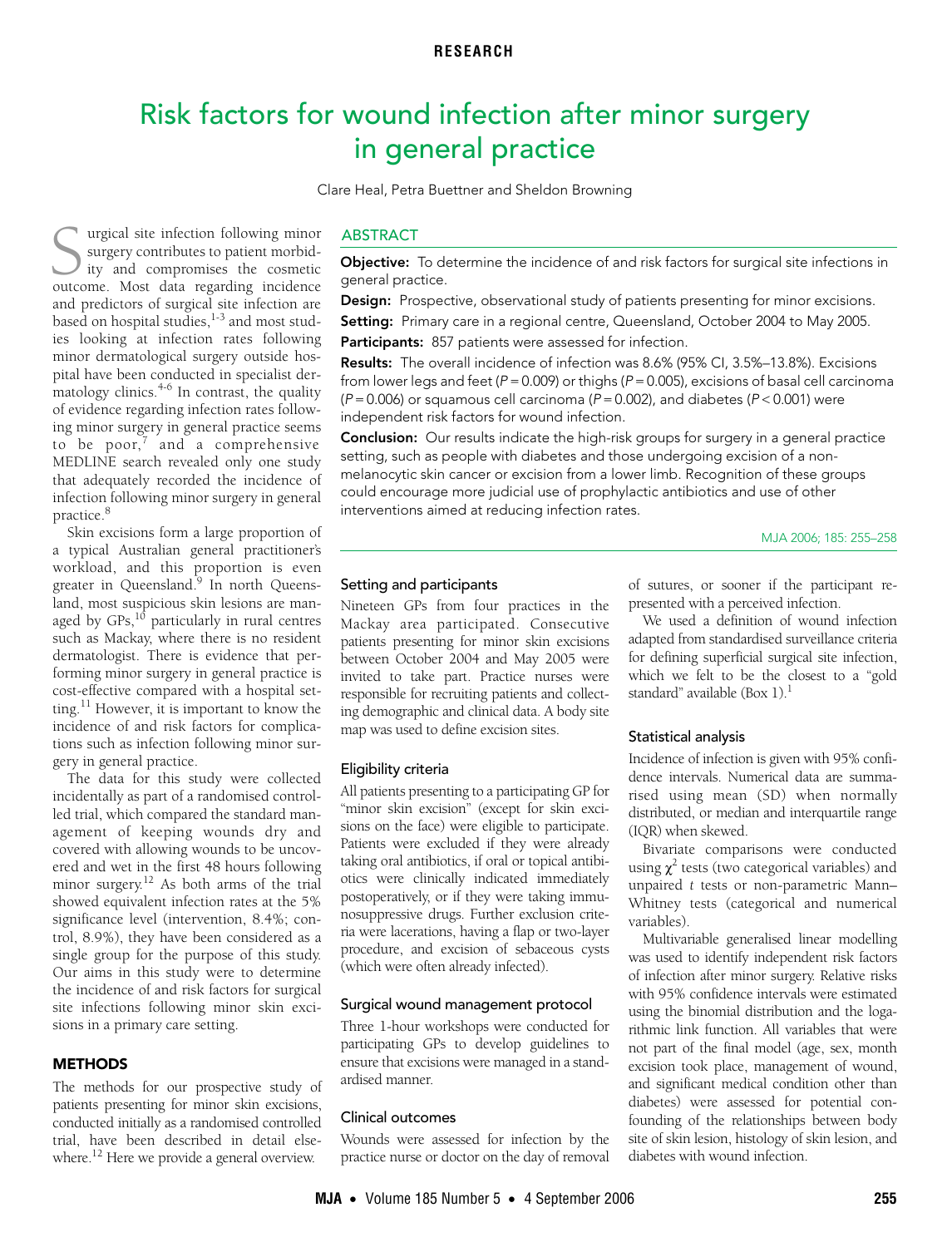# **RESEARCH**

## <span id="page-1-0"></span>1 Definition of superficial surgical site infection\*

- Infection must occur within 30 days of excision.
- There must be purulent discharge from the wound, or the general practitioner must diagnose a wound infection, or the GP commences antibiotics.
- Stitch abscess must not be counted as an infection.

\*Adapted from the Centers for Disease Control and Prevention's National Nosocomial Infections Surveillance System.<sup>[1](#page-3-0)</sup>

The statistical analysis took the cluster sampling design (four doctors' practices) into account. Throughout the analysis, *P* values less than 0.05 (two-sided hypotheses) were considered significant.

The statistical analysis was conducted using SPSS for Windows, release 12 (SPSS Inc, Chicago, Ill, USA) and Stata for Windows, release 8 (StataCorp, College Station, Tex, USA).

# RESULTS

# Participant characteristics

Participating GPs were younger (median age, 44 years) and more predominantly female (64%) than average for Australian GPs (modal age category, 45–54 years; 32% female).

Of 1247 patients who attended for skin excisions during the collection period from October 2004 to May 2005, 377 were excluded (294 ineligible; 83 non-participants) [\(Box 2](#page-1-1)). There were no significant differences in the age (participants, 56.3 years [SD, 16.5]; non-participants, 58.1 years [SD, 16.2]; *P* = 0.208) and sex (participants, 47.6% female; non-participants, 44.9% female; *P* = 0.407) of participating and non-participating patients.

Thirteen patients were eventually lost to follow-up. Follow-up was completed in 857 patients (98.5%).

# Infections

Infection occurred in 74 of the 857 excisions (8.6%; 95% CI, 3.5%–13.8%). Infection rates for the four centres were 2.9%, 7.8%, 10.0%, and 10.2% (*P* = 0.0496). Of all characteristics recorded, only the presence of diabetes was significantly correlated with a higher incidence of infection (diabetes, 18.2%; no diabetes, 8.4%; *P* = 0.019) [\(Box 3](#page-1-2)). Participants older than 60 years had a higher incidence of wound infection (12.4%) than younger participants (5.6%) (*P* = 0.056). Squamous cell carcinomas were most prone to be infected (13.5%), and benign naevi (2.5%) and seborrhoeic keratoses (0) were least likely to become infected. Of the 74 infections, 25 (34%) occurred on the lower leg (below the knee) or foot. There was little variation in incidence of infection with the month in which the excision took place, with no evidence of increased infection during the hotter wet season  $(P = 0.527)$ . There was no significant difference in time to removal of sutures between the infected and non-infected groups (median, 8 days, IQR, 7–10 days for both groups;  $P = 0.538$ ).

Multivariable generalised linear modelling showed that the body sites legs and feet (*P* = 0.009) and thighs (*P* = 0.005); the histological subtypes basal cell carcinoma (*P* = 0.006) and squamous cell carcinoma (*P* = 0.002); and prevalence of diabetes (*P* < 0.001) were independently correlated with wound infection ([Box 4\)](#page-2-0).

# **DISCUSSION**

Our results suggest that diabetes, excisions from the lower leg and foot or thigh, and excisions of non-melanocytic skin cancer (squamous cell carcinoma and basal cell carcinoma) are independent risk factors for infection after minor surgery. The latter finding is consistent with a study conducted in a specialist dermatology clinic, which suggested that oncological surgery (excision of

<span id="page-1-1"></span>

| 2 Reasons for exclusion of 377<br>patients from study |             |       |  |  |  |  |
|-------------------------------------------------------|-------------|-------|--|--|--|--|
| Reason                                                | Number<br>℅ |       |  |  |  |  |
| Ineligible                                            |             |       |  |  |  |  |
| Face                                                  | 256         | 20.5% |  |  |  |  |
| Biopsy                                                | 10          | 0.8%  |  |  |  |  |
| Flap                                                  | 17          | 1.4%  |  |  |  |  |
| Immunosuppressed                                      | 1           | 0.1%  |  |  |  |  |
| Antibiotics                                           | 5           | 0.4%  |  |  |  |  |
| Not returning for<br>removal of sutures*              | 5           | 0.4%  |  |  |  |  |
| Non-participation                                     |             |       |  |  |  |  |
| Refused                                               | 67          | 5.4%  |  |  |  |  |
| Not invited <sup>†</sup>                              | 16          | 1.3%  |  |  |  |  |
| Total                                                 | 377         | 30.2% |  |  |  |  |
|                                                       |             |       |  |  |  |  |

\* These five patients knew that they would not be able to return for the removal of sutures. † The practice nurse forgot to invite these patients to participate.

# <span id="page-1-2"></span>3 Bivariate correlates between infection after minor surgery and participant and lesion characteristics

|                                            | Incidence<br>of infection |       |  |  |  |
|--------------------------------------------|---------------------------|-------|--|--|--|
| Characteristic                             | (74/857)                  | P     |  |  |  |
| Age (years)                                |                           |       |  |  |  |
| $\leq 40$                                  | 6.2%                      | 0.057 |  |  |  |
| $41 - 50$                                  | 48%                       |       |  |  |  |
| $51 - 60$                                  | 5.8%                      |       |  |  |  |
| $61 - 70$                                  | 12.2%                     |       |  |  |  |
| >70                                        | 12.7%                     |       |  |  |  |
| Sex                                        |                           |       |  |  |  |
| Male                                       | 10.2%                     | 0.135 |  |  |  |
| Female                                     | 6.9%                      |       |  |  |  |
| Body site                                  |                           |       |  |  |  |
| Scalp and neck                             | 10.6%                     | 0.072 |  |  |  |
| Trunk                                      | 5.3%                      |       |  |  |  |
| Arms and hands                             | 6.8%                      |       |  |  |  |
| Thighs                                     | 14.0%                     |       |  |  |  |
| Legs and feet                              | 15.0%                     |       |  |  |  |
| Histology of lesion                        |                           |       |  |  |  |
| Melanoma                                   | 7.7%                      | 0.118 |  |  |  |
| Basal cell carcinoma                       | 11.4%                     |       |  |  |  |
| Squamous cell carcinoma                    | 13.5%                     |       |  |  |  |
| Benign naevus                              | 2.5%                      |       |  |  |  |
| Dysplastic naevus                          | 10.5%                     |       |  |  |  |
| Seborrhoeic keratosis                      | 0                         |       |  |  |  |
| Solar keratosis                            | 9.6%                      |       |  |  |  |
| Other                                      | 3.4%                      |       |  |  |  |
| Date of excision                           |                           |       |  |  |  |
| Wet season (December to<br>February)       | 9.3%                      | 0.527 |  |  |  |
| Dry season                                 | 8.3%                      |       |  |  |  |
| <b>Diabetes</b>                            |                           |       |  |  |  |
| No                                         | 8.4%                      | 0.019 |  |  |  |
| Yes                                        | 18.2%                     |       |  |  |  |
| Other medical condition*                   |                           |       |  |  |  |
| No                                         | 8.3%                      | 0.324 |  |  |  |
| Yes                                        | 22.2%                     |       |  |  |  |
| * Medical conditions recorded were chronic |                           |       |  |  |  |

obstructive pulmonary disease (8), anaemia (1), "aspirin" (2), "steroids" (3), "warfarin" (2), ischaemic heart disease (1), and peripheral vascular disease (1). Results were adjusted for the cluster sampling design.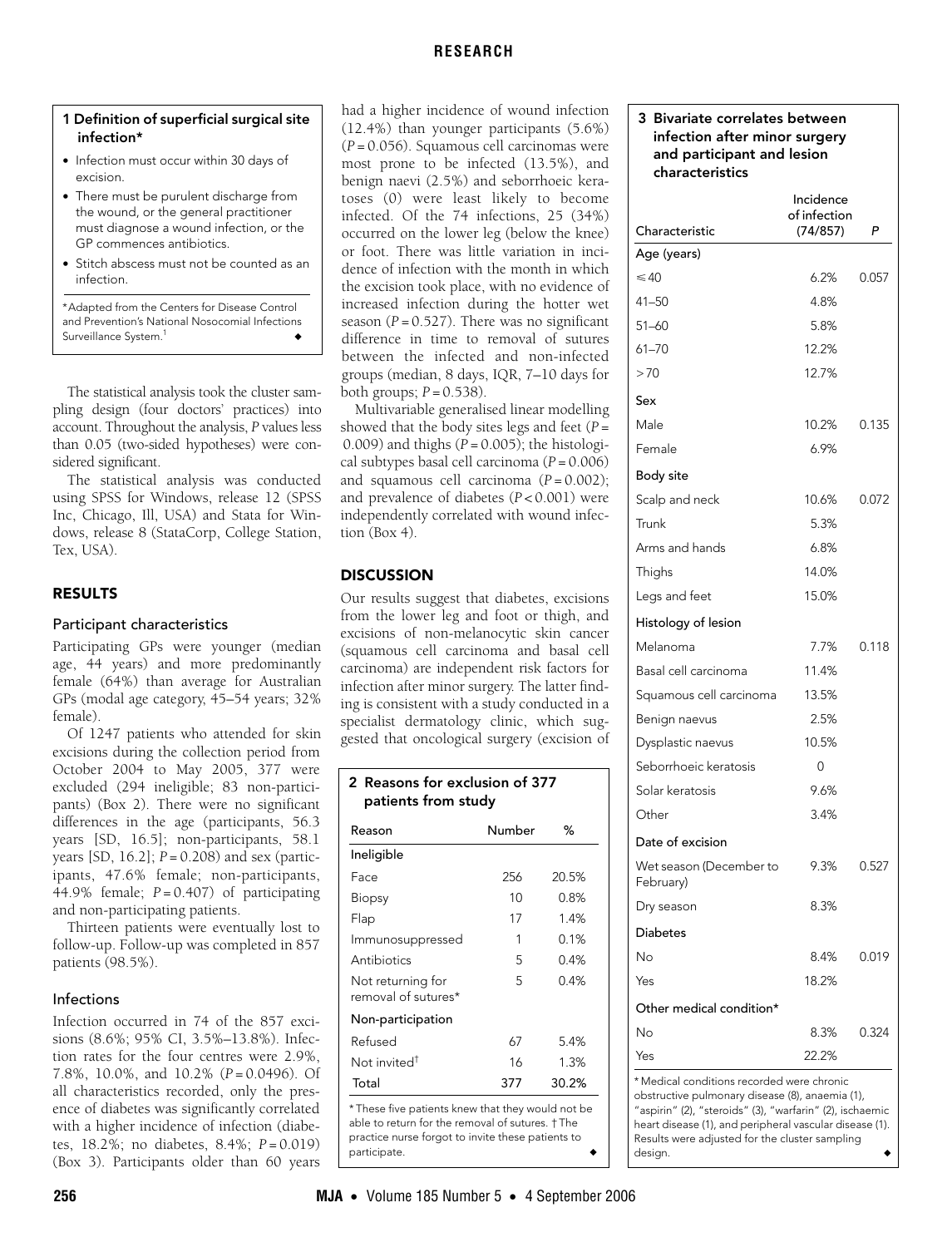skin cancer) is associated with a higher risk of infection.[13](#page-3-11) Body extremities, with reduced blood supply, have also previously been associated with a higher incidence of infection<sup>[13](#page-3-11)</sup>

The overall incidence of infection in our study (8.6%) was higher than we expected from published results in a similar general practice cohort (1.9%)<sup>[8](#page-3-5)</sup> and a similar dermatology clinic cohort  $(2\%)$ ,<sup>[4](#page-3-2)</sup> although exclusion of facial excisions from our study, which may have a lower incidence of infection,[13](#page-3-11) may have falsely elevated our overall incidence of infection. Excluding patients for whom antibiotics would otherwise have been indicated postoperatively would, however, have lowered the infection rate. A German study in a university medical centre setting reported a similar infection rate of 8%.<sup>[6](#page-3-3)</sup> However, it is difficult to compare the infection rate between different studies as different variables and methods were used $5$ 

Our study had several limitations. There are various characteristics influencing the occurrence of infections and, although information on as many variables as possible was recorded, it proved difficult to ensure that all possible predictors of infection were recorded. There were inadequate data recorded on suture size and patient occupation, and consequently, these factors could not be compared. We did not record smoking status, which may be a risk factor for surgical site infections.<sup>1,[14](#page-3-13)</sup> We also did not record the size of lesion excised, excision margins or overall wound area, and therefore we are unable to exclude the possibility that the increase in incidence of infection recorded for squamous cell carcinomas and basal cell carcinomas could be related to the size of the overall wound area rather than the histology. However, there is some evidence that more complicated procedures (flaps or skin grafts) are associated with increased infection rates, rather than the size of the excision.<sup>4</sup> Exclusion of facial excisions and more complicated surgery such as flap or two-level procedures prevented analysis of infection rates in these subgroups, and subsequent comparisons.

Although diabetes was found to be independently correlated with wound infection, the prevalence of diabetes as well as other medically important conditions was probably under-recorded, and power was limited to analyse these subgroups.

Surgical training and technique of the GPs involved are potential confounders which would be difficult to quantify and were not

## <span id="page-2-0"></span>4 Multivariable generalised linear modelling of relation between infection after minor surgery and participant and lesion characteristics

| Characteristic                       | Without infection With infection<br>$(n = 783)$ | $(n = 74)$     | Relative<br>risk | 95% CI        | P       |
|--------------------------------------|-------------------------------------------------|----------------|------------------|---------------|---------|
| Age (years)                          |                                                 |                |                  |               |         |
| $\leq 40$                            | 151                                             | 10             | 1                |               |         |
| $41 - 50$                            | 139                                             | 7              | 0.67             | $0.37 - 1.2$  | 0.190   |
| $51 - 60$                            | 162                                             | 10             | 0.69             | $0.42 - 1.1$  | 0.139   |
| $61 - 70$                            | 166                                             | 23             | 1.4              | $0.66 - 2.8$  | 0.406   |
| > 70                                 | 165                                             | 24             | 1.2              | $0.62 - 2.5$  | 0.534   |
| Sex                                  |                                                 |                |                  |               |         |
| Female                               | 380                                             | 28             | 1                |               |         |
| Male                                 | 403                                             | 46             | 1.3              | $0.84 - 2.0$  | 0.232   |
| Histology                            |                                                 |                |                  |               |         |
| All other                            | 467                                             | 28             | 1                |               |         |
| Basal cell carcinoma                 | 124                                             | 16             | 2.1              | $1.3 - 3.4$   | 0.004   |
| Squamous cell carcinoma              | 192                                             | 30             | 1.8              | $1.3 - 2.6$   | < 0.001 |
| Body site                            |                                                 |                |                  |               |         |
| All other                            | 598                                             | 42             | 1                |               |         |
| Legs and feet                        | 142                                             | 25             | 1.9              | $1.1 - 3.1$   | 0.019   |
| Thighs                               | 43                                              | $\overline{7}$ | 2.2              | $1.3 - 3.6$   | 0.002   |
| Diabetes mellitus                    |                                                 |                |                  |               |         |
| <b>No</b>                            | 765                                             | 70             | 1                |               |         |
| Yes                                  | 18                                              | 4              | 1.7              | $1.4 - 2.2$   | < 0.001 |
| Date of excision                     |                                                 |                |                  |               |         |
| Dry season                           | 521                                             | 47             | 1                |               |         |
| Wet season (December to<br>February) | 262                                             | 27             | 1.1              | $0.72 - 1.6$  | 0.723   |
| Other medical condition*             |                                                 |                |                  |               |         |
| <b>No</b>                            | 769                                             | 70             | 1                |               |         |
| Yes                                  | 14                                              | $\overline{4}$ | 2.2              | $0.43 - 10.9$ | 0.353   |
| Wound management                     |                                                 |                |                  |               |         |
| Dry group                            | 378                                             | 37             | 1                |               |         |
| Wet group                            | 405                                             | 37             | 0.95             | $0.78 - 1.1$  | 0.577   |

\* Other medical conditions recorded were chronic obstructive pulmonary disease (8), anaemia (1), "aspirin" (2), "steroids" (3), "warfarin" (2), ischaemic heart disease (1), and peripheral vascular disease (1). The model was adjusted for the cluster sampling design and for the confounding effects of age and sex of the participants. Date of excision, presence of other medical condition, and wound management were not part of the model.◆

recorded. The differences in infection rates we observed between centres have to be seen as resulting from a combination of patient, wound, and treatment factors, as well as doctor factors.

The diagnosis of infection, even when using guidelines, is still subjective, and has inter- and intra-observer variation.[15](#page-3-14) The definition of infection we used has limitations, but it is the most widely implemented standard definition of wound infection,<sup>15</sup> and was as close to a gold standard as we could find. We have no information regarding intra- and inter-practice reproducibility of measurement and recording procedures.

In addition, there are some limits to generalising these findings. The GPs involved were not representative of Australian GPs, being younger and more predominantly female.[16](#page-3-15) The population of Mackay is slightly older and has a lower median household income than the Australian population[.17](#page-3-16) Mackay is a provincial town in tropical north Queensland and has a hot and humid climate, with the mean daily maximum temperature ranging between 24°C